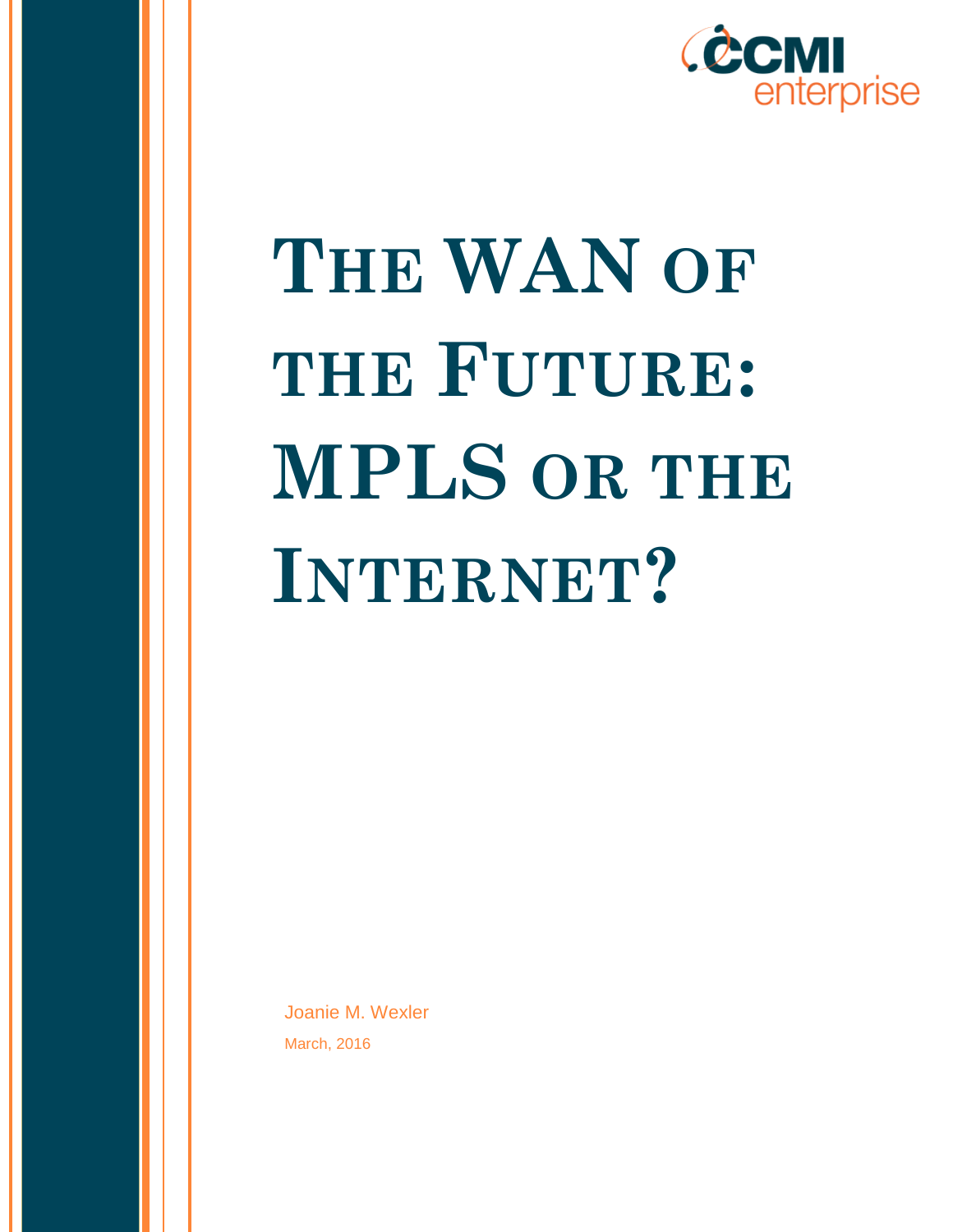# The WAN of the Future: MPLS or the Internet?

Multiprotocol Label Switching (MPLS) virtual private networks (VPNs) have long been the darling of the enterprise WAN. Secure, reliable, and high-performing, they offer business-grade traffic control features particularly well-suited to carrying real-time and business-critical data. Combine these characteristics with the single-operator nature of MPLS VPNs and end-to-end network service-level guarantees, and you can see why MPLS has remained top dog in the enterprise WAN for the past 15 years.

But we all know that the only constant in technology is change. And, indeed, there are finally rumblings afoot when it comes to MPLS in the enterprise WAN, too.

#### COST, TECHNOLOGY CHALLENGE MPLS

Some enterprises are seriously investigating the use of public broadband Internet links to augment or replace MPLS VPNs in some or all of their distributed sites. There are several reasons why:

- Budget-strapped enterprises want to save a few bucks in sites they don't think merit MPLS's comparatively hefty price tag.
- By using IPsec encryption, you can make Internet circuits, including wireless WAN access connections, as secure as MPLS VPNs.
- CPE vendors are making public Internet connectivity and routing "smarter," mimicking some of MPLS's traffic control features to deliver better performance to buyers.
- Software-defined WANs (SD-WANs) are coming into their own to automate the configuration and actions of edge routers. That makes it easier to deploy and use the intelligent CPE services mentioned above, including IPsec-based VPNs.
- The uptake of cloud computing means enterprises need fewer dedicated pipes from branches into their data centers. Data center connectivity has long been a primary application for MPLS VPNs.

There's no question that MPLS VPN still offers premium value and will continue to deliver benefits over and above broadband Internet links (see Table 1, page 2). Still, Internet circuits are gaining some features that are competitive with MPLS while generally costing what Nemertes Research estimates to be about an order of magnitude less. And that's hard for network decision makers to ignore.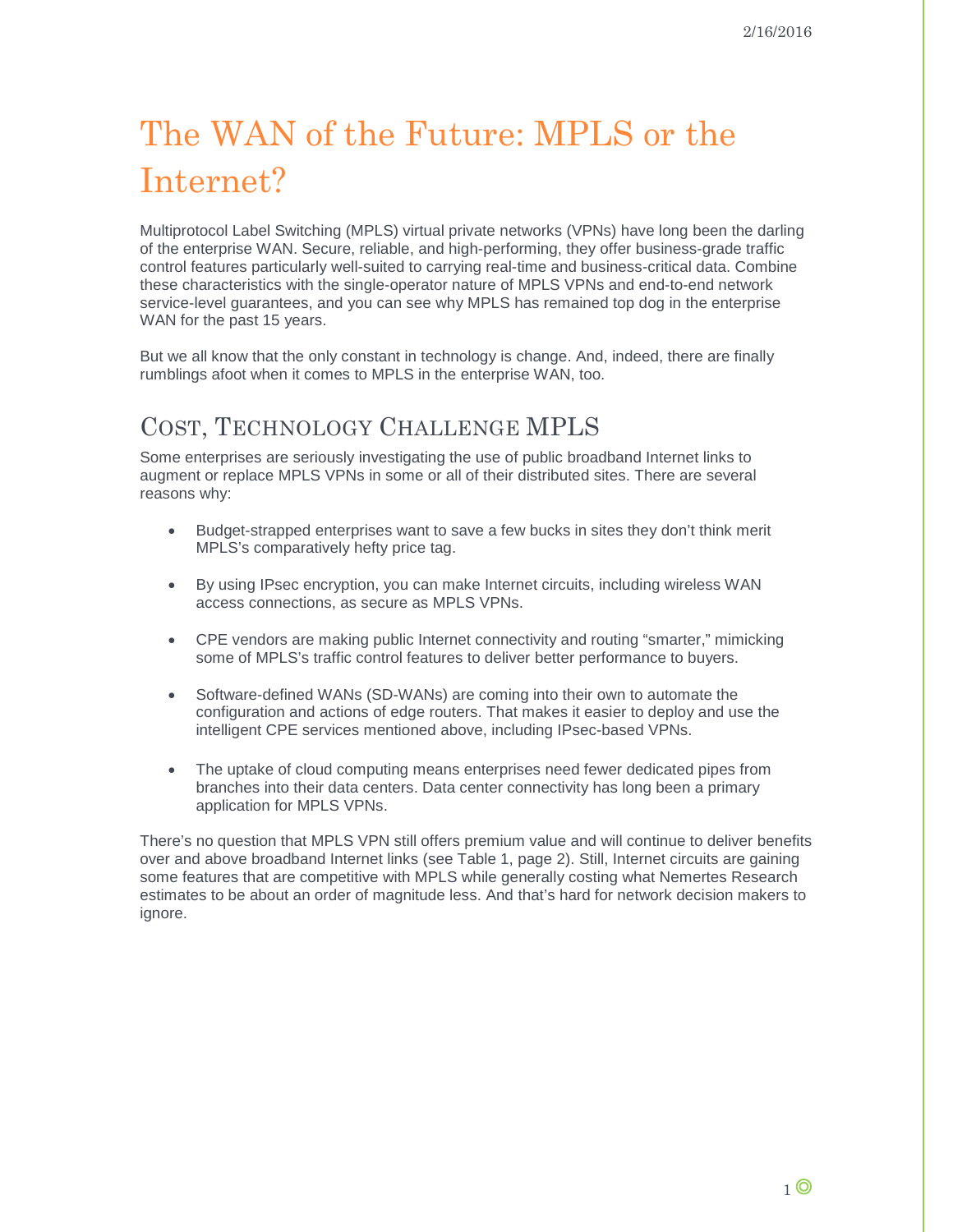| <b>Characteristic</b>                                  | <b>MPLS VPN Service from</b><br><b>Carrier</b>                                                                                                                                                  | <b>Internet VPN Built on IPsec CPE</b><br>from OTT Vendors                                                                                                                                                                                                                                                                                      |  |
|--------------------------------------------------------|-------------------------------------------------------------------------------------------------------------------------------------------------------------------------------------------------|-------------------------------------------------------------------------------------------------------------------------------------------------------------------------------------------------------------------------------------------------------------------------------------------------------------------------------------------------|--|
| <b>Cost</b>                                            | High<br>\$300 to \$600 per Mbps per<br>annum (Nemertes)<br>Example: \$30,000 to \$60,000<br>per year for a 100-Mbps link                                                                        | Low<br>\$29 to \$60 per Mbps per<br>annum (Nemertes)<br>Example: \$2,900 to \$6,000 per year<br>for a 100-Mbps link                                                                                                                                                                                                                             |  |
| <b>Bandwidth</b>                                       | Very high (up to 10 Gbps)                                                                                                                                                                       | Medium (10s to 100s of megabits per<br>second)                                                                                                                                                                                                                                                                                                  |  |
| <b>Security level</b>                                  | High                                                                                                                                                                                            | High                                                                                                                                                                                                                                                                                                                                            |  |
| <b>Service-level</b><br>agreements (SLAs)              | Yes, end to end                                                                                                                                                                                 | <b>No</b>                                                                                                                                                                                                                                                                                                                                       |  |
| <b>Procurement</b>                                     | MPLS VPN operator                                                                                                                                                                               | Router vendor plus ISP(s)                                                                                                                                                                                                                                                                                                                       |  |
| <b>Provisioning time</b>                               | Long (weeks or months)                                                                                                                                                                          | Short (possibly minutes)                                                                                                                                                                                                                                                                                                                        |  |
| <b>Intelligent routing</b>                             | Yes                                                                                                                                                                                             | Yes                                                                                                                                                                                                                                                                                                                                             |  |
| <b>Multicast</b>                                       | Supported                                                                                                                                                                                       | Not typically supported                                                                                                                                                                                                                                                                                                                         |  |
| <b>SD-WAN configuration</b><br>automation capabilities | Coming                                                                                                                                                                                          | Yes                                                                                                                                                                                                                                                                                                                                             |  |
| <b>Prime use cases</b>                                 | Data center connections<br>$\bullet$<br>Critical and latency-sensitive<br>$\bullet$<br>apps, such as voice over IP<br>Multicast traffic (such as<br>video and brokerage<br>communications apps) | Public cloud connections<br>$\bullet$<br>Machine-to-machine (IoT)<br>$\bullet$<br>communications<br>Credit card data transfer<br>$\bullet$<br>Failover/backup to primary link<br>$\bullet$<br>VPN offload<br>Remote access for single user<br>Each WAN type has its merits and its shortcomings. Enterprises are starting to do a better job of |  |
| requirements.                                          |                                                                                                                                                                                                 | matching the right technology to the right location based on their particular network and budget                                                                                                                                                                                                                                                |  |

#### **Table 1. MPLS and Internet VPNs: Comparison Summary**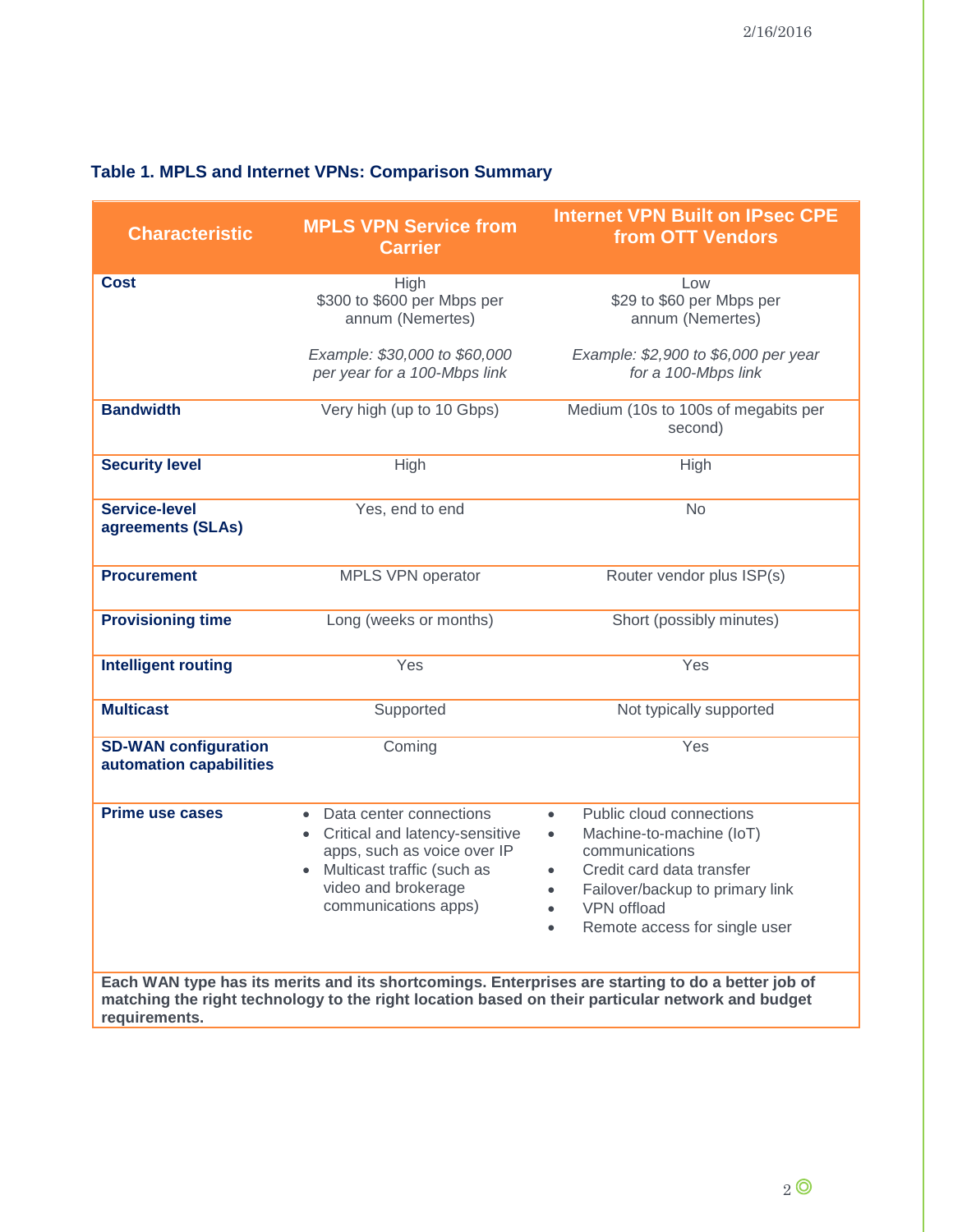#### BUYER TRENDS

Whether there will be a wholesale shift off of MPLS onto Internet (wired or wireless) links is unknown. But many large enterprises using MPLS today are likely to move at least some traffic onto broadband links if they haven't already. While network security and performance will remain top of mind for most enterprises indefinitely, many perceive that the Internet has become more stable and reliable and figure that it is up to the job of carrying corporate WAN traffic in certain circumstances.

For example, the number of companies using Internet connections in place of one or more traditional WAN links grew from 30 percent in 2012 to about 55 percent in 2014, according to Nemertes, and "the trend continues," says Johna Till Johnson, the firm's founder and CEO.

One big reason is cost, of course. In fact, even putting transport service costs aside, Gartner estimates that the emergence of SD-WANs and running a mix of MPLS and Internet links in a hybrid fashion can save up to 40 percent in capital expenses, maintenance and operational costs (see Table 2).

| <b>Example: Three-Year Costs for 250-Branch WAN</b> |             |           |  |
|-----------------------------------------------------|-------------|-----------|--|
| <b>Item</b>                                         | Traditional | SD-WAN    |  |
| <b>Router Capex</b>                                 | \$1,000,000 | \$250,000 |  |
| <b>Router Maintenance/Support</b>                   | \$180,000   | \$150,000 |  |
| <b>Staffing Opex</b>                                | \$105,000   | \$52,500  |  |
| <b>Total</b>                                        | \$1,285,000 | \$452,500 |  |

#### **Table 2. Comparative Costs\***

\*Not including network transport services Source: [Gartner \(July 2015\); table 1](http://www.gartner.com/technology/reprints.do?id=1-2JRZ2US&ct=150722&st=sb#h-d2e187)

Consider companies running MPLS with T1 services and planning to deploy apps needing greater bandwidth. When they discover that increasing to 5 or 10 Mbps MPLS will double their monthly service costs, their budget might force them to turn to broadband for the needed capacity.

### DIFFERENT SOLUTIONS FOR DIFFERENT SITES

Not all work sites are created equal. It's true that many branch offices are starting to need network capabilities on a par with regional and headquarters locations. That's because they are experiencing growing traffic loads brought about by explosions in mobility, cloud connectivity, guest access requirements, and multimedia applications. Still, some locations have more modest needs. Consider the retail site that might transmit low-speed credit card transaction and inventory data only, for example. At least some network managers reckon that a secure broadband Internet link could handle the job just fine.

And what about the Internet of Things (IoT), which is also adding volumes of traffic to the overall WAN load? If a given site is transmitting only IoT traffic from one machine to another without stringent latency requirements, that site, too, might get by much less expensively using a broadband connection.

These are among the reasons that MPLS VPNs are running into new competitors positioning the Internet with IPsec encryption as a low-cost MPLS alternative. Broadband links are fast enough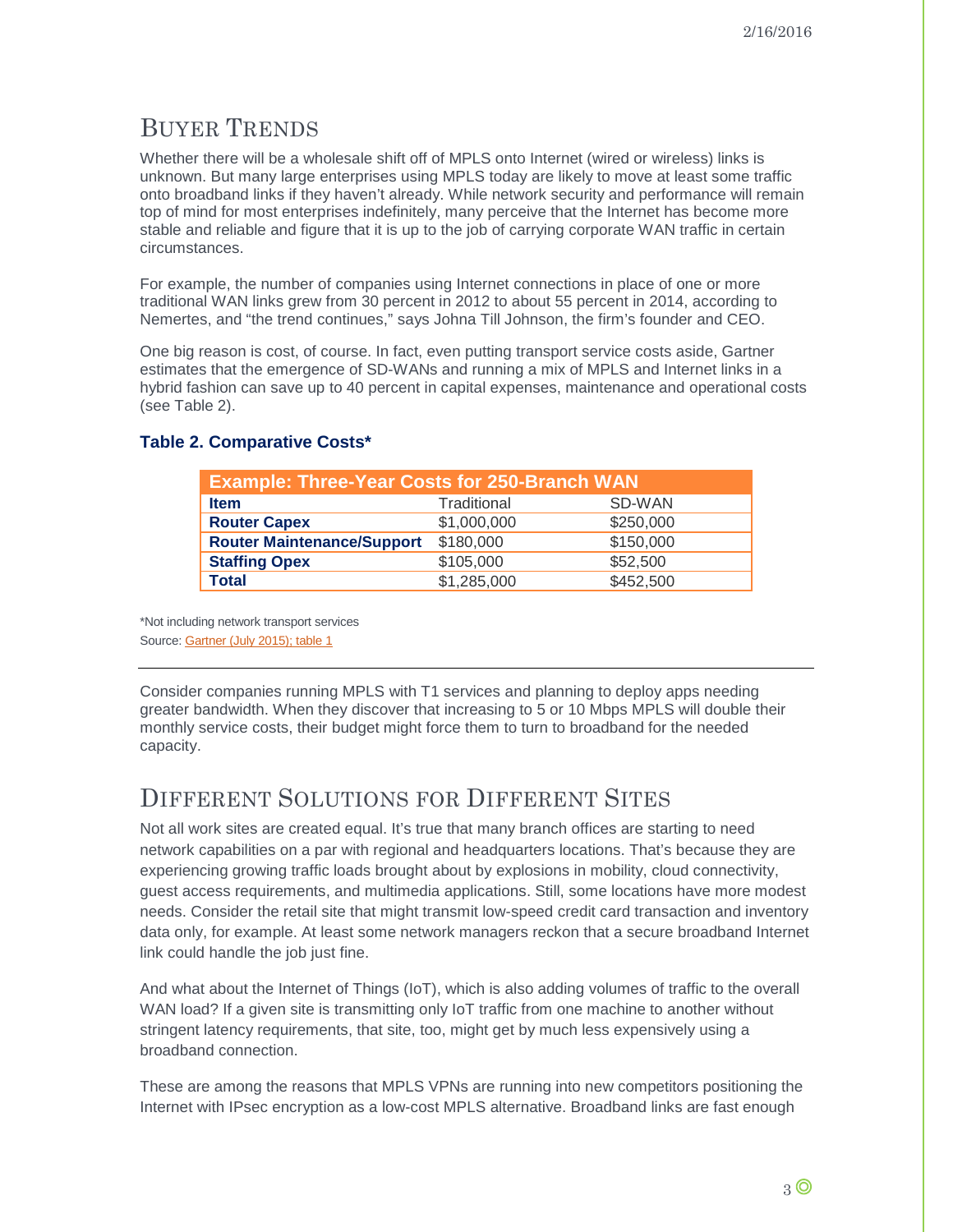for the needs of many secondary enterprise sites and are available nearly everywhere, making price-to-performance gains very attractive. To date, most businesses that are deploying "Internet as WAN" are doing so in their smaller sites or as a secondary, backup path to a primary MPLS VPN connection.

## SECURE DIRECT INTERNET CONNECTIONS IN **BRANCHES**

It's also becoming common to provide branch sites with direct Internet access (DIA). It is far more efficient to build DIA connections than to backhaul all branch traffic to the data center, apply security policies and protections there, and then forward it back out over the corporate Internet connection. The backhauling setup wastes bandwidth and impedes performance.

A few years ago, DIA was known primarily as "split tunneling" and was considered a reckless thing to do. At that time, companies worried that malware on the public Internet could leak from the Internet onto the MPLS VPN through the branch router and infect corporate traffic. At the very least, without backhauling, users' Internet access connections would be insecure unless separate security was procured and applied to the separate, branch-based Internet traffic flows. And that meant more cost and complexity.

However, today's emerging SD-WAN approach to hybrid networking – running both an MPLS connection and a direct Internet connection out of a single router in a branch – builds in special routing security zones into the endpoint CPE. The capability segments traffic and makes it unable to intermingle between the private and public networks. Often, SD-WANs also layer advanced threat

#### **Lexicon for Tomorrow's WAN**

**DIA - Direct Internet access.** Connecting a branch location directly to the public Internet, rather than backhauling traffic from the site through a data center hub to apply security policies before sending it on to its destination.

**Hybrid WAN.** A network that uses two or more widearea service types to link geographically dispersed locations. Today, the term most often describes a mix of MPLS VPN and broadband Internet links in a given enterprise network.

**NFV** - **Network functions virtualization.** Converting traditional network equipment appliance functions – such as routing, firewalling, WAN optimization, load balancing, and others – into software instances, or "virtual appliances." Virtual appliances are analogous to "virtual machines" in the application server area of IT and allow very quick deployment of network infrastructure functions. Multiple NFVs can run on a single piece of host equipment.

**OTT - "Over the top."** A phrase used to describe new WAN competitors who do not offer WAN network services per se, but do offer endpoint equipment with built-in security and smart network features to use in conjunction with Internet transport services. OTT suppliers are traditional router vendors and new WAN equipment entrants who provide security and other intelligent software in their CPE. Some, but not all, also offer software-defined, programmatic capabilities to configure and change the network (see below).

**SDN - Software-defined networking**. A modern, automated way of configuring networks by using programmatic interfaces to activate, change, or decommission physical or virtual network appliances. This is a much simpler and speedier way to operate networks than the traditional approach of buying, installing, testing, managing, and updating each piece of networking equipment separately.

**SD-WAN - Software-defined wide-area network.**  Building on the principles of the SDN (above), a simplified, automated approach to supporting branch office connectivity, usually in the form of a hybrid WAN.

protection into the CPE. Some integrate with your own security policy servers to automatically extend data center security mechanisms. So "split tunneling" no longer has the nasty connotations it once did.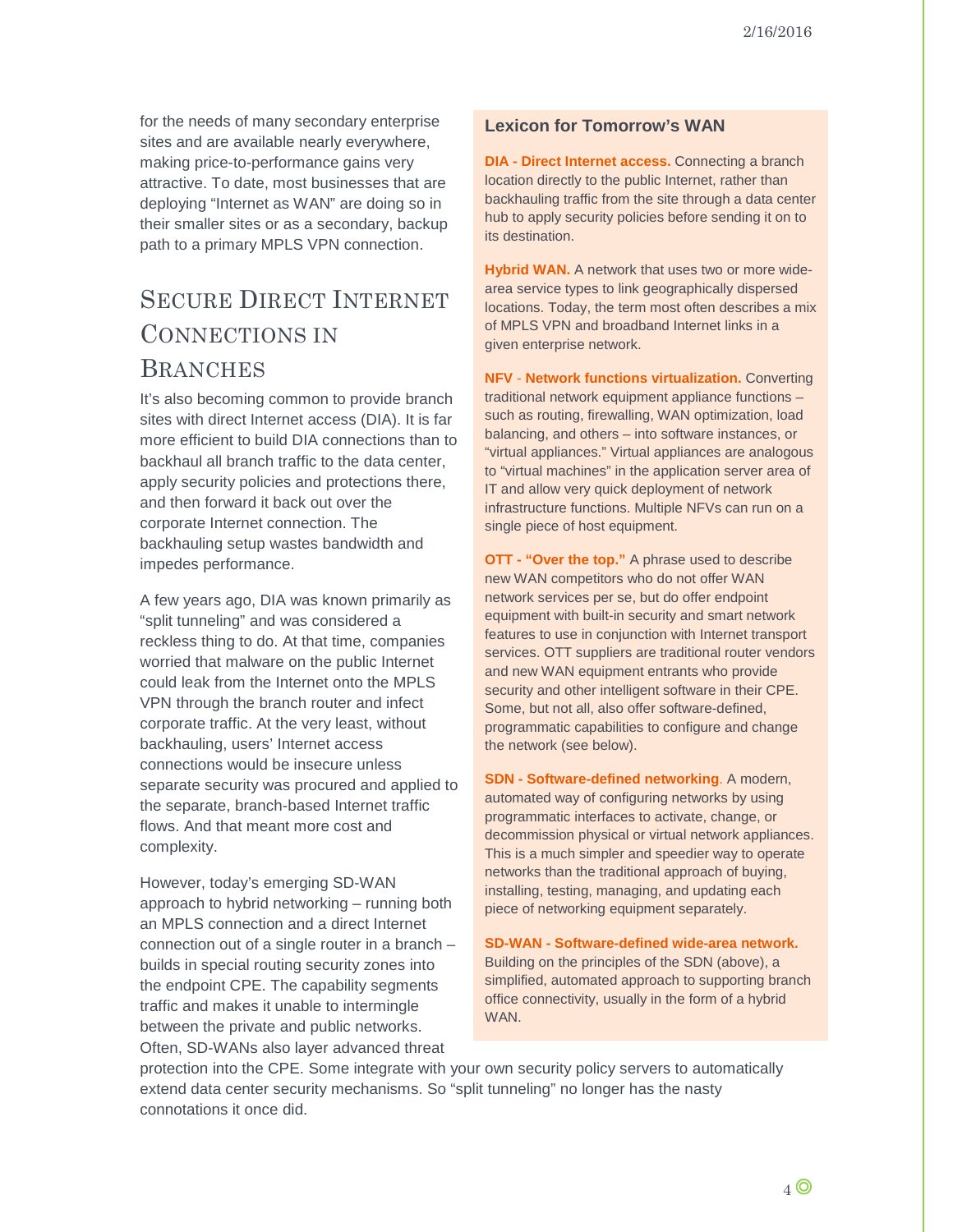#### WHO'S OFFERING WHAT?

MPLS alternatives are appearing primarily from equipment makers bundling security and traffic control features into routing gear at customer endpoints. They are, in effect, taking on MPLS VPN network service providers such as AT&T and Verizon by revving up the boxes that sit at network sites with intelligent network services akin to those found in MPLS services. Some, like Cisco, are also virtualizing many of the functions so that they are fast and easy to deploy.

Many of these companies are referred to as "over the top," or "OTT," vendors. That's because they do not sell network services per se; instead, they sell an adjunct to the services in their CPE that makes Internet routing smarter and more secure.

Some of these devices are basic routers with IPsec capabilities. Others have multiple functions bundled in, such as firewall, WAN acceleration, wireless LAN control, advanced threat detection,

load-balancing and mobile device analytics. Some also offer policy-based routing, a feature that continually monitors the available WAN links and routes traffic over the best-performing one at the moment. And some are full-blown SD-WAN vendors, allowing customers to use a captive portal to configure, change, and deploy features across remote sites in software, making it less time-consuming and far easier to turn up new sites and network functions.

It won't be long until x86-based servers can host multiple network functions – starting with routing and firewalling – as 'virtual appliances' in a single platform.

Network appliance makers such as Cisco, Meraki (a Cisco company), Fortinet, Velocloud, and Viptela are among those offering various combinations of these features. Perhaps the bestknown SD-WAN is Cisco's Intelligent WAN (IWAN), a collection of network services that run on Cisco routers to make Internet, LTE, and other low-cost WAN connections more MPLS-like. An IWAN App has been created for use with the company's SDN controller to automate setting up all the various and sundry IWAN features. The app reportedly reduces about 1000 CLI commands to 10 clicks.

There is a growing list of SD-WAN vendors; others include Citrix, Riverbed, Silver Peak, and Talari. Most of these deployments today are on respective vendors' router platforms; however, X86-based servers, too, are beginning to house network infrastructure functions as virtual software instances. Cisco is offering the x86-based host platform option, for example, and so is AT&T, which is both a Cisco partner and competitor. AT&T has announced a Network on Demand initiative that includes a Universal CPE (uCPE) option for eventually running multiple virtualized network functions on a single x86 box.

The trend toward network functions virtualization (NFV) – whether you get it from a box vendor or a network service provider – is analogous to what's happened in the computing area. Enterprises have been using virtualization to create, move, and decommission application servers as "virtual machines," or VMs, quickly across a farm of compute infrastructure as needed. Similarly, it won't be long until x86-based servers can host multiple network functions – starting with routing and firewalling – as "virtual appliances" in a single platform.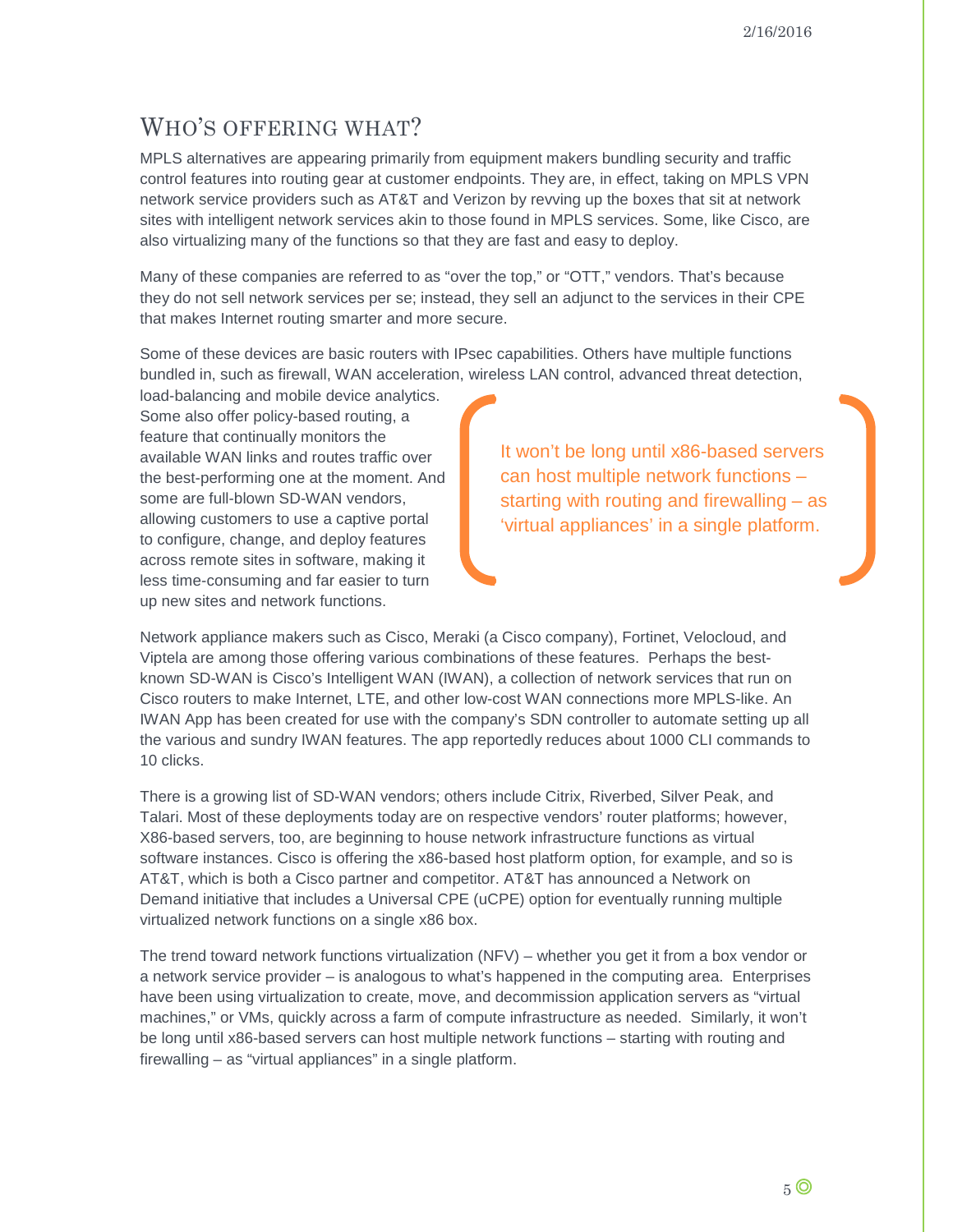Both Cisco and AT&T, for example, allow virtual appliances from third parties to run on their servers. That's appealing, because you can get the best-of-breed function you choose rather than being locked into a single vendor's network appliance technology.

#### WHAT ARE THE CARRIERS DOING?

The IPsec box-plus-broadband combo being offered in various enhanced forms by CPE vendors is growing more attractive, but you can bet that the traditional network service providers aren't sitting still. There are efforts afoot by them to take on their new competitors with greater integration among their many service options. For example, today, delivering the multifunction nature of emerging CPE might require two or more separate service contracts from an MPLS VPN service provider. Better integration and interoperability among those services would help ease that barrier.

The MPLS carriers have also alluded to plans to supply businesses with lower-end Internet

services that are more price competitive with broadband offerings today, perhaps by using depreciated consumer-grade networks. And AT&T's uCPE rollout indicates it has no intention of ignoring the multifunction trend of CPE-makers: As mentioned, it

Who's to say MPLS prices won't begin to drop as real WAN competition looms?

has partnered with Cisco to put Cisco software-based routing instances in its uCPE and has also announced similar partnerships with Brocade, Fortinet, and Juniper Networks for other virtual network functions.

And, finally, who's to say MPLS prices won't begin to drop as real WAN competition looms?

#### **SUMMARY**

Internet-based IPsec VPNs, particularly when coupled with multifunction CPE and SD-WAN capabilities, are providing competition to MPLS offerings. Broadband options are growing particularly attractive in smaller sites and for failover, machine-to-machine, telecommuter, direct Internet and cloud connectivity applications.

Some companies just want to offload their MPLS VPNs of non-critical and non-real-time traffic, leaving existing premium links available for the SLA-covered traffic. That has resulted in the birth of the hybrid WAN, where a site might have one MPLS connection for premium traffic and one Internet connection for best-effort traffic.

The good news is that the emergence of Internet-based intelligent WANs will force MPLS providers to act, either with pricing or a broader portfolio of offerings that better match the diverse needs of various sites. Better integration of the carriers' MPLS, remote access, Internet, and cloud offerings will likely be a side effect, too, allowing customers to orchestrate a portfolio of carrier services from a common portal.

It's doubtful anyone would claim that Internet IPsec VPNs are on a par with the features, speed, and reliability of MPLS VPNs – at least not yet. However, in certain sites and for some applications, it just might not matter.

 $6\Omega$